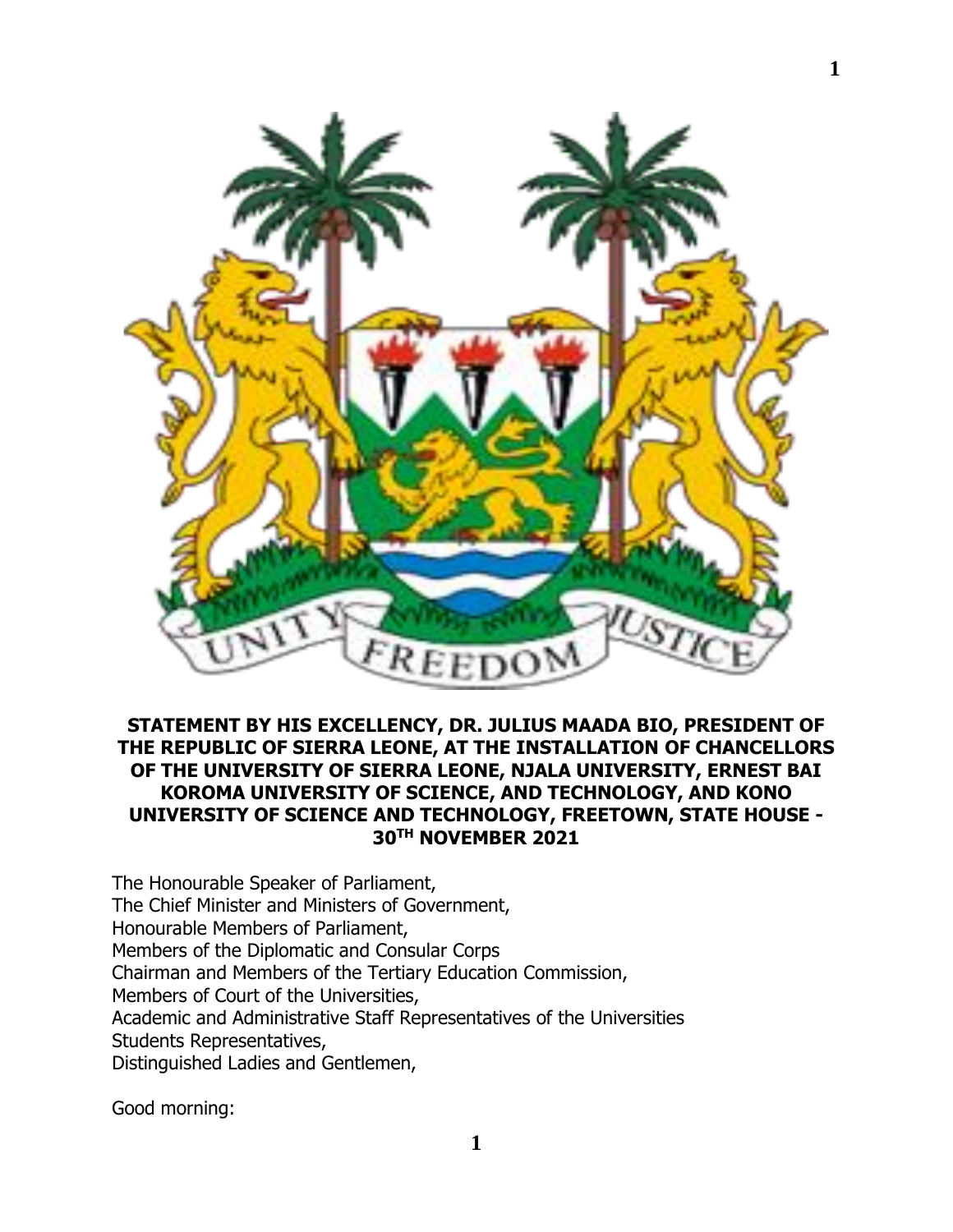1. I would like to start these brief remarks by thanking everybody who has worked tirelessly to make this day possible.

2. In the New Direction Manifesto, we made a firm commitment as a party to "establish a university system that employs its own leadership as chancellors." These would be persons with "distinguished and proven records of higher education leadership, significant international clout and contacts (funding and research networks), and who are reform-minded".

3. I promised at the same time to cease being a Chancellor of the Universities. This necessitated a wholesome review of the Universities Act – a task undertaken and completed with great diligence by various bodies. As per the Universities Act 2021, I will no longer be chancellor of any of the public universities. I will be a "VISITOR" to these Universities. As I have said before, it was a promise made; it is a promise delivered.

4. But the task was more than just making a promise happen. My commitment to wholesale governance reform within the university was intentional. It coheres with my bigger promise to this nation of good governance in all spheres.

5. My diagnosis of key governance challenges identified that the politicisation of university governance led to diminished academic freedom and all its attendant implications for faculty attrition and productivity; poor management, especially as the best persons could no longer superintend decision making about the development of those institutions; poor decision-making, ineffective regulation, and poor planning.

6. With the politicisation of university governance, public universities relied on what subsidies the Government could allocate to those institutions. Lower allocations led to frequent student strikes as student rations and services were reduced to bare minimums and university hostels, faculty housing, libraries, and lecture halls fell into rapid disrepair. The correlated decline in the economy had impacts on investment in public universities. Financial mismanagement and a lack of investment in physical and digital infrastructure were evident.

7. With this greatly diminished university autonomy, came diminished participation of faculty and staff in the operations and future of their institutions. With the prospects of arbitrary executive interference in everything about the university, dispirited faculty and staff saw themselves as having lesser stakes in ensuring excellence in their institutions. The consequence was obvious  $-$  a sharp decline in the quality of higher education in our country. Curriculum offerings were not aligned with the skills development needs of the country.

8. So, when I made the decision to depoliticise public university governance, it was well thought out and intentional. It was about assuring a future of effective and autonomous governance for public universities.

**2**